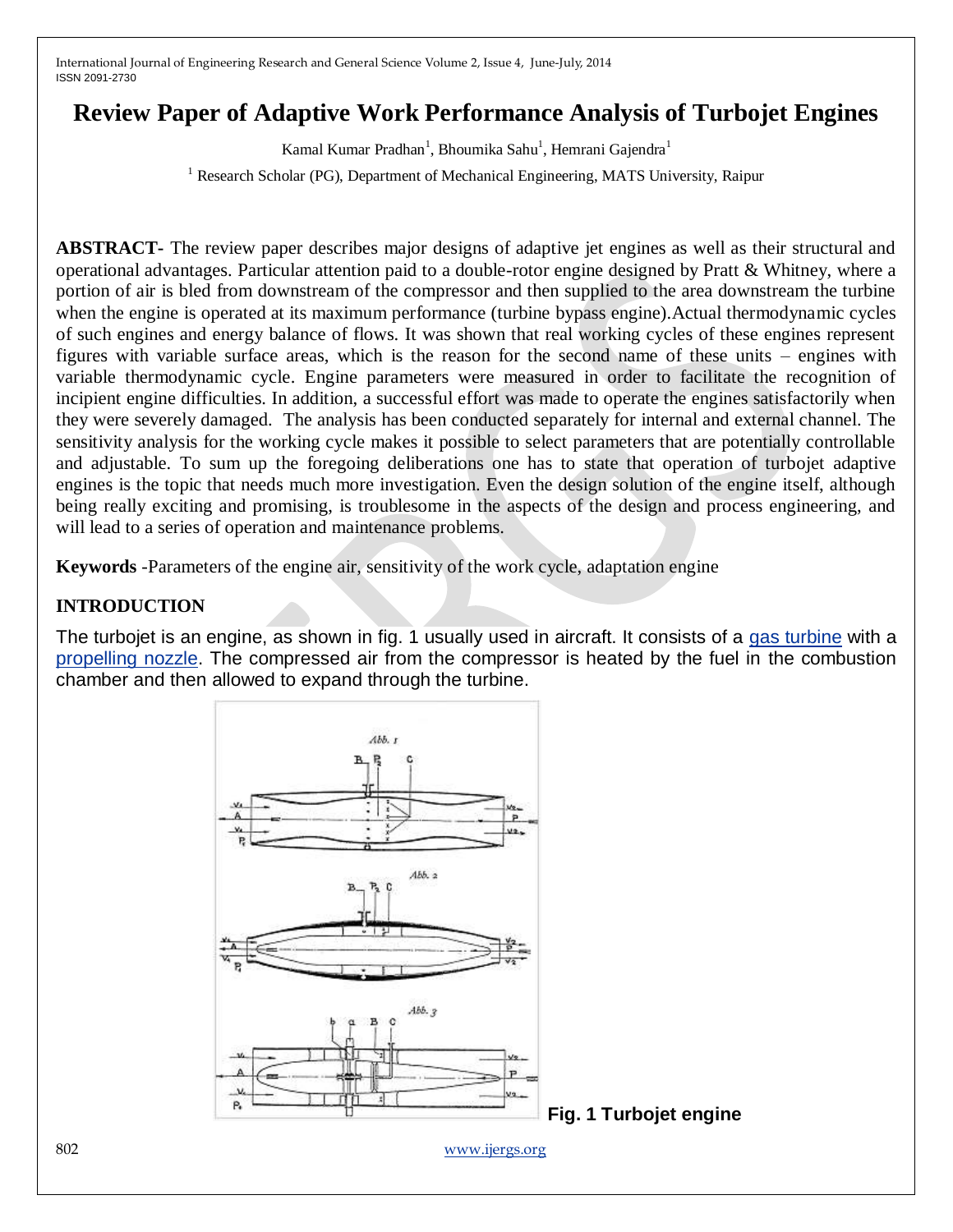Turbojets have been replaced in slower aircraft by [turboprops](http://en.wikipedia.org/wiki/Turboprop) which use less fuel. At higher speeds, where the propeller is no longer efficient, they have been replaced by [turbofans.](http://en.wikipedia.org/wiki/Turbofan) The turbofan is quieter and uses less fuel than the turbojet. Turbojets are still common in medium range [cruise](http://en.wikipedia.org/wiki/Cruise_missile)  [missiles,](http://en.wikipedia.org/wiki/Cruise_missile) due to their high exhaust speed, small frontal area, and relative simplicity.

One of the most innovative and original direction of research is devoted to designs of so called turbine adaptive engines (also referred to in literature sources as engines 'with variable thermodynamic cycle'). The basic aim of such developments is to fill the existing gap between the single-flow and double-flow engines.

The jet engine is only efficient at high vehicle speeds, which limits their usefulness apart from aircraft. Turbojet engines have been used in isolated cases to power vehicles other than aircraft, typically for attempts on [land speed records.](http://en.wikipedia.org/wiki/Land_speed_record) Where vehicles are 'turbine powered' this is more commonly by use of a [turbo shaft](http://en.wikipedia.org/wiki/Turboshaft) engine, a development of the gas turbine engine where an additional turbine is used to drive a rotating output shaft. These are common in helicopters and hovercraft. Turbojets have also been used experimentally to clear snow from switches in rail yards.

The common use of turbine jet engines as basic drive units for both military and civil aircrafts as well as tremendous increase of demands to cost-effectiveness, noise and emission of toxic pollutants has led to drawing up of new research directions for their further development.

#### **GAS TURBINES IN AIRCRAFT - JET ENGINES**

Although the analysis of the jet engine is similar to that of the gas turbine, the configuration and design of jet engines differ significantly from those of most stationary gas turbines. The criteria of light weight and small volume, mentioned earlier, apply here as well. To this we can add the necessity of small frontal area to minimize the aerodynamic drag of the engine, the importance of admitting air into the engine as efficiently (with as little stagnation pressure loss) as possible, and the efficient conversion of high-temperature turbine exit gas to a high-velocity nozzle exhaust. The resulting configuration is shown schematically in Figure 2.



**entropy Diagram.**

**In early turbojet engines:** solid blades the maximum admissible temperature was directly related to improvement of structural materials ( $Tmax \sim 1100$  °C)

**From 1960-70:** development of early air-cooled turbine blades

803 [www.ijergs.org](http://www.ijergs.org/)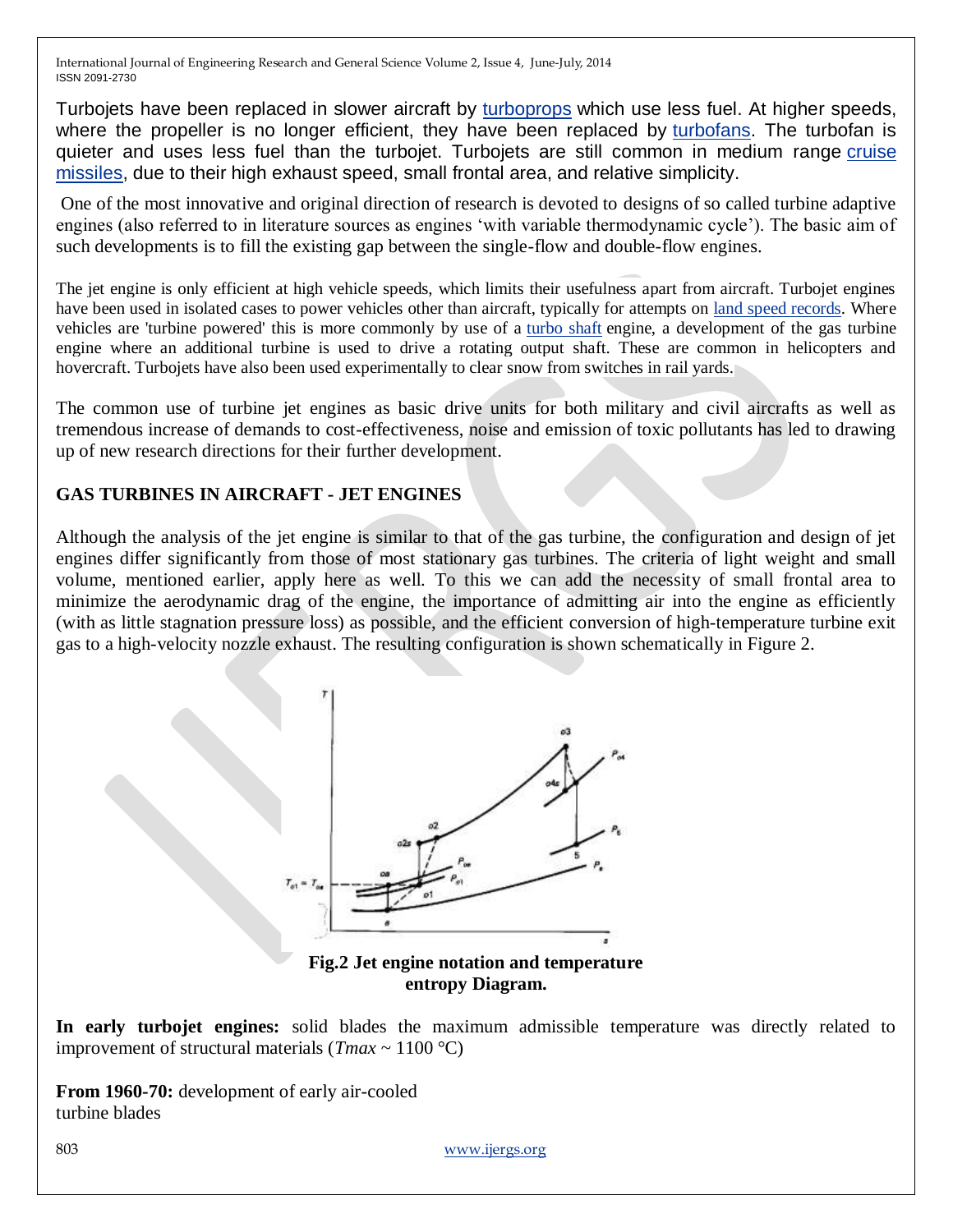• Hollow blades

•Internal cooling of blades (casting using the 'lost wax' technique)

## **JET ENGINE PERFORMANCE**

It is seen that engine thrust is proportional to the mass flow rate through the engine and to the excess of the jet velocity over the flight velocity. The specific thrust of an engine is defined as the ratio of the engine thrust to its mass flow rate. From Equation below equation:

The specific thrust is

 $F/m = (V_5 - V_2) + (p_5 - p_2)A_5/m$ 

Because the engine mass flow rate is proportional to its exit area, *A*5/*m* depends only on design nozzle exit conditions. As a consequence,  $F/m$  is independent of mass flow rate and depends only on flight velocity and altitude. Assigning an engine *design thrust* then determines the required engine-mass flow rate and nozzle exit area and thus the engine diameter. Thus the *specific thrust*, *F*/*m*, is an important engine design parameter for scaling engine size with required thrust at given flight conditions.

Another important engine design parameter is the *thrust specific fuel consumption,* TSFC, the ratio of the mass rate of fuel consumption to the engine thrust

 $TSFC = m_r/F$ 

#### **ENERGY BALANCE**

Real working cycles of these engines represent figures with variable surface areas, which are the reason for the second name of these units – engines with variable thermodynamic cycle. Working cycles for adaptive engines of VCE or VSCE types are typical cycles of a double flow engine, where the working area is split between bypass channels, depending on the aircraft flight conditions and operation range of the engine.



**Fig. 3 Real cycle of a turbojet adaptive engine**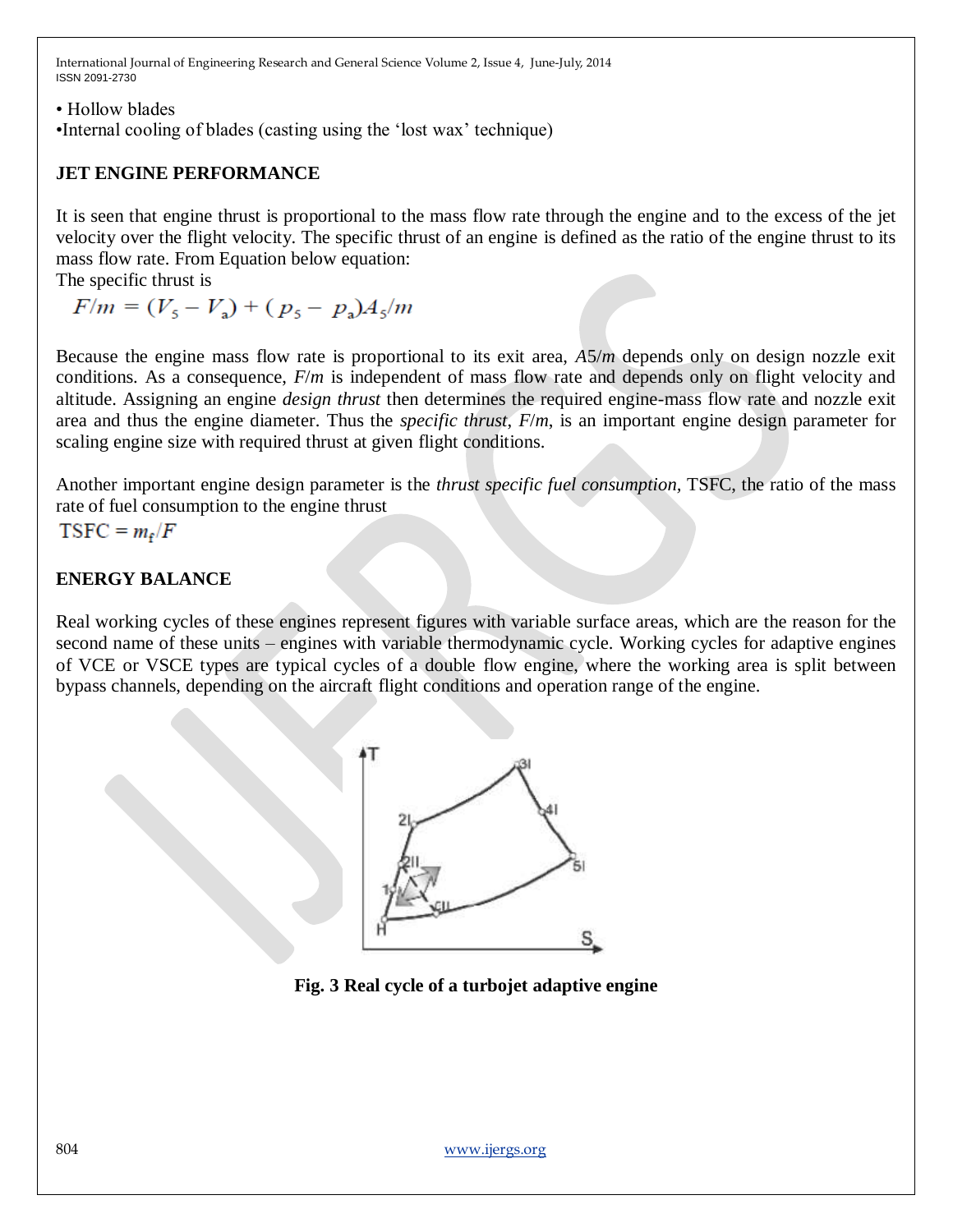

**Fig. 4 Real cycle of a turbojet engine of the 'bypass' type**

The working cycle of the 'bypass' engine is a typical cycle of a single-flow engine with variable area of the corresponding thermal cycle. The curve shape depends on the amount of air that is bled from downstream of the compressor and fed downstream the turbine (Fig. 4).

#### **SENSITIVITY OF THE WORK CYCLE**

The sensitivity analysis of a mathematic model is understood as estimation of increments exercised by variables of the model caused by variations of its parameters. Increments of variables are usually evaluated by differential approximations.

The sensitivity analysis for the work cycle makes it possible to select parameters that are potentially controllable and adjustable. In addition, sensitivity of the work cycle serves as the measure how individual design and operational parameters of the engine affect its internal and external characteristics. The sensitivity can be determined when the relationship that determines the work cycle is expanded into the Taylor series, where only two first terms of the expansion are taken into account:

$$
1_{ob}=1_{ob0}+\frac{\partial l_{ob}}{\partial x_1}\,dx_1+\frac{\partial l_{ob}}{\partial x_2}\,dx_2+....+\frac{\partial l_{ob}}{\partial x_n}\,dx_n\,,
$$

Where

lob - effective work for a cycle of an equivalent single-flow engine

 $x_1...x_n$  - selected status parameters; index '0' refers to the expansion point.

Next, it is necessary to find out appropriate relationships between the partial differentials and selected status parameters.

Any increase of the engine compression results in continuous drop of the work cycle sensitivity to variation of the given parameter (Fig. 5 – the sensitivity of the work value within the operation cycle is related to the work value for the specific channel at the point of expansion). However, the effect is very weak, so that parameter is not used as a control factor. According to the work cycle sensitivity of the internal channel decreases in pace with increase in efficiency of the compression process (Fig. 6) but again, the sensitivity within the range of

compression values that are commonly applied (i.e.  $\eta_{prs} > 0.80$ ) is insignificant, which confirms only slight effect of that parameter on the work value within the operation cycle. For more precise evaluation, how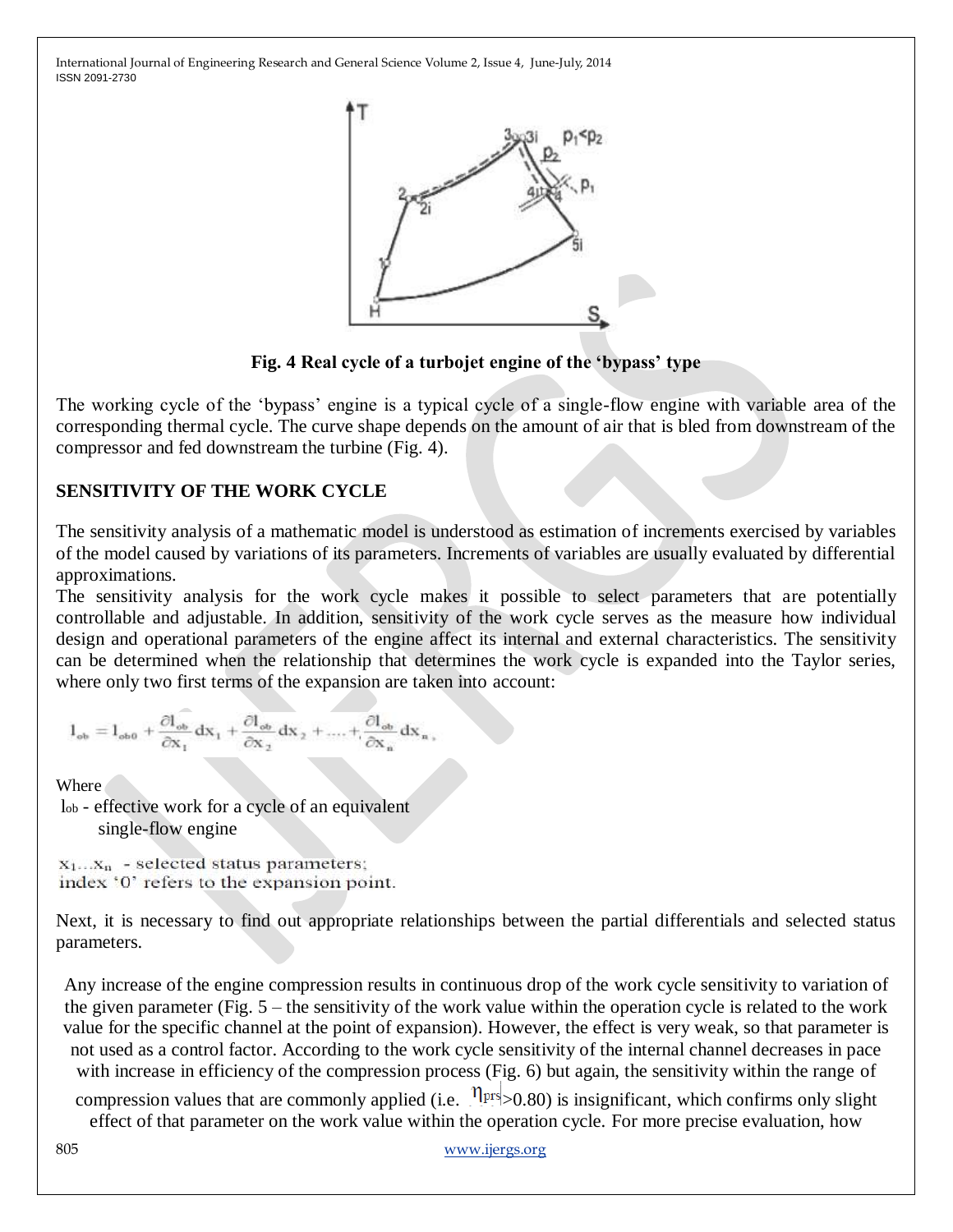parameters of the engine thermal cycle affect efficiency of its operation, the information should be sought by estimating values of natural derivatives for specific parameters.





806 [www.ijergs.org](http://www.ijergs.org/)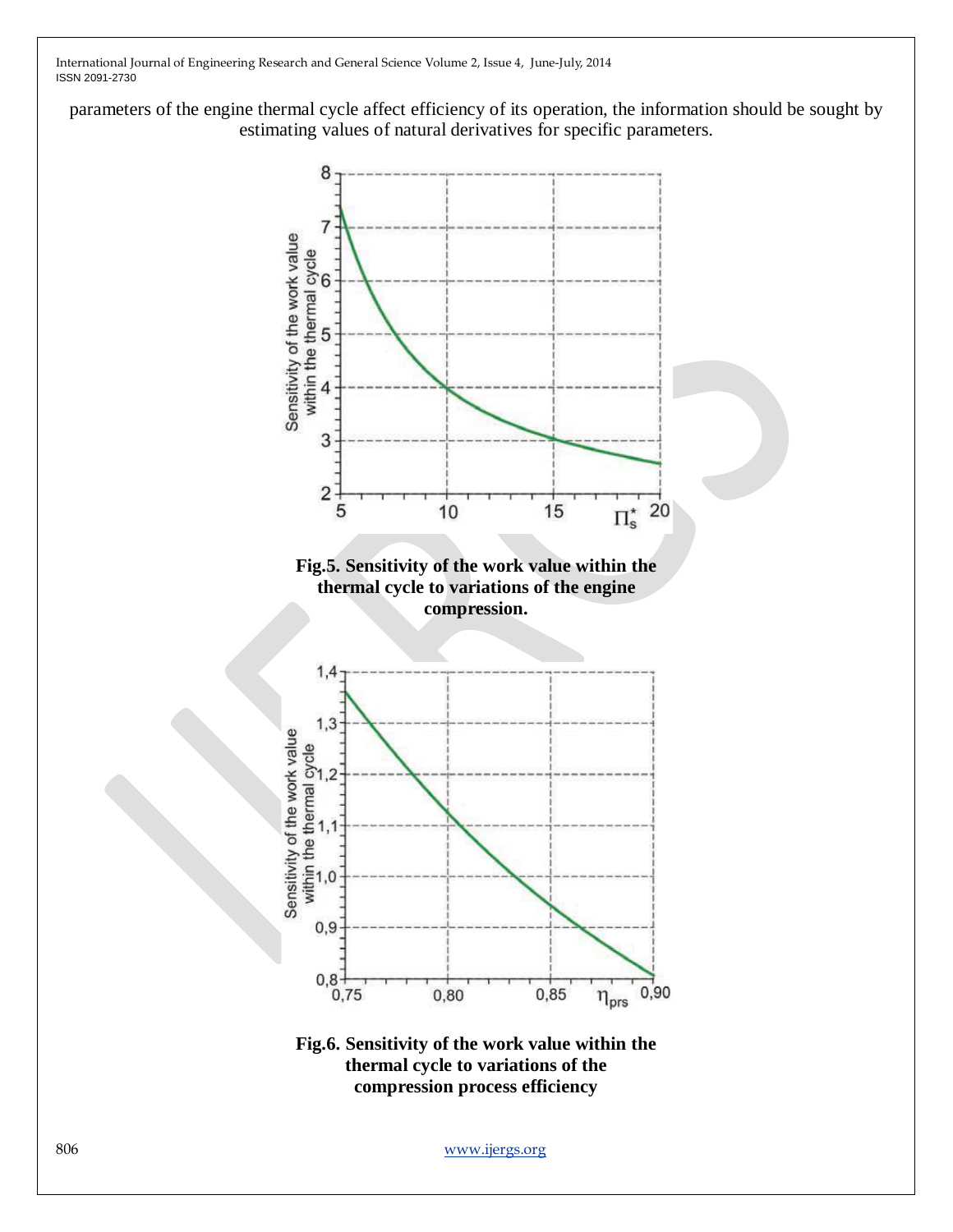The foregoing relationship demonstrates that increase of the split factor (degree of double-flow operation) m between two streams always leads to drop of the work value for the thermal; cycle in the external channel (Fig. 7).



**flow factor used**

However, the nature of the curve reveals very high sensitivity of the work value within the thermal cycle to variations of that parameter within low range of the parameter values, whereas as early as from  $m > 1.5$  the dependence is really insignificant. All the above serves as a proof that further increase of the m value above the mentioned threshold, no longer decides about the work values within the thermal cycle of the external channel. It may be the reason for the fact that for all the already examined adaptive engines the air bleeds via the external channels not more than  $15 - 20\%$ , i.e. within the limits of the highest sensitivity of the work value within the thermal cycle to that parameter.

Therefore it is impossible to unambiguously determine, how the mentioned parameter affects the value of work within the thermal cycle as the interrelationship changes in pace with variation of  $\phi_M$ .

In case of 'bypass' motors, the sensitivity analysis for the value of work within the thermal cycle can be carry out with consideration to only the second term of the relationship as it is the term that decides about the difference in the value of work within the thermal cycle as compared to the second motor where such air bleeds are not applied. When to express the second part of the relationship in the form of functions, the following form is achieved:

$$
\boldsymbol{l}_{\text{obj}_2} = f\Big(\!v,\boldsymbol{\Delta}^*,\boldsymbol{\Pi}_s^*,\boldsymbol{\bar{l}}_s,\boldsymbol{\eta}_s^*,\boldsymbol{\eta}_m\Big)
$$

# **CONCLUSION**

In summary, operation of turbojet adaptive engines is the topic that needs much further investigations. Even the design solution of the engine itself, although being really exciting and promising, is troublesome in the aspects of design, technology and shall led to a series of operation and maintenance problems. The most difficult issue seems to be a solution meant to control bleeding of air depending on the flight speed of an aircraft. Therefore